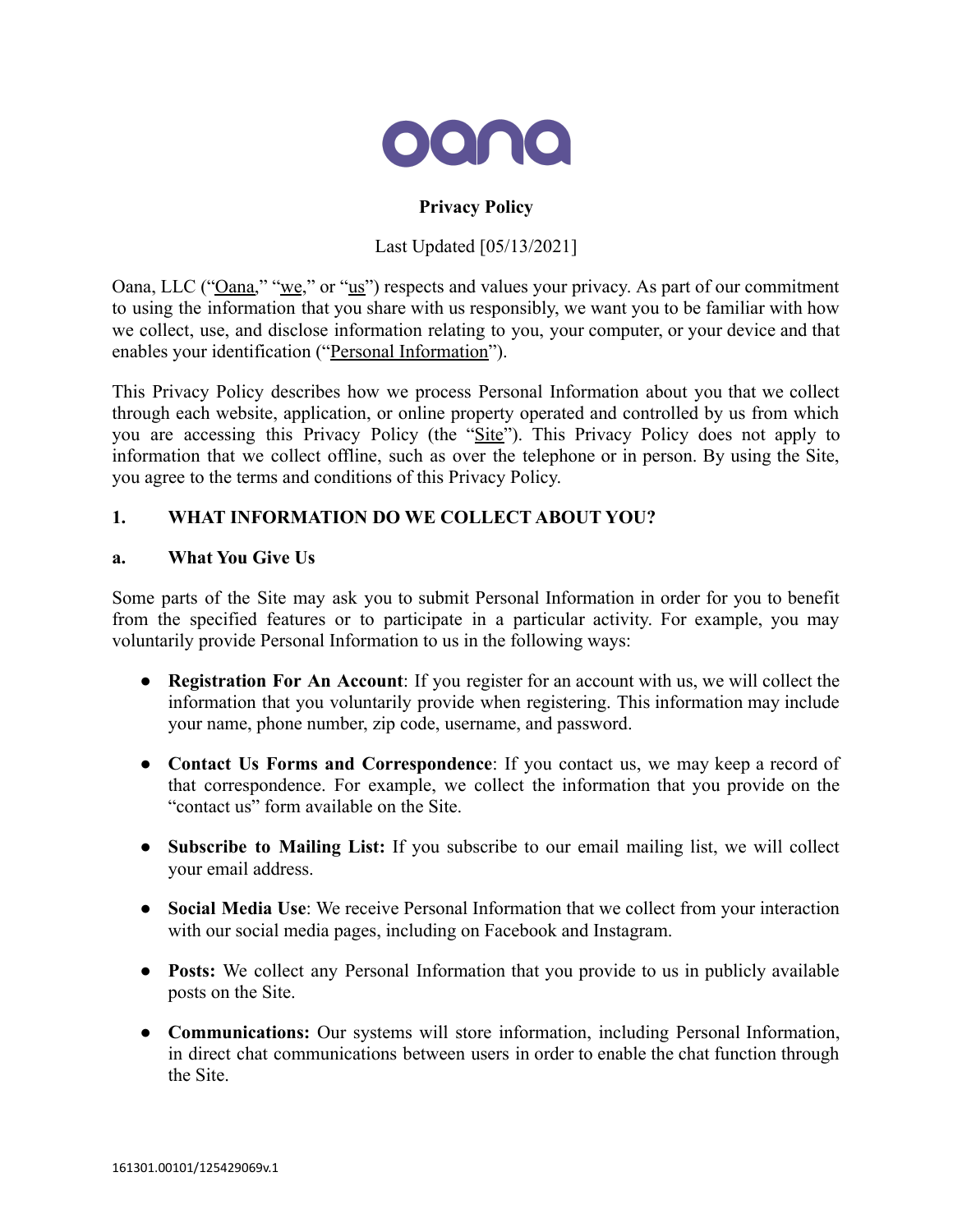- **Third-Party Account Information:** If you provide your third-party account credentials to us or otherwise sign into the Site through a third-party site or platform service, you understand some content and/or information in those accounts ("Third-Party Account Information") may be transmitted into your account with us to the extent you authorized such transmissions. One such service may include the ability for you to automatically transmit Third-Party Account Information to your account with us or to automatically transmit information in your account with us to a third-party account.
- **Other:** We may inform you of other Personal Information collected by or through the Site at the point of collection.

Please note that information posted to the Site may be accessible for other users. Any Personal Information that you disclose in such contexts may become public information and may be viewed and used by others. You are solely responsible for the content that you post online. Oana has no control over and will not be held responsible for any Personal Information disclosed on or through the Site or the use of such Personal Information by third parties. By submitting Personal Information on or through the Site, you acknowledge that you have no expectation of privacy with regard to any posting or communications. You should always exercise caution when deciding to disclose your Personal Information.

We may combine Personal Information you submit through the Site with other information we have collected from you, whether on-line or off-line. We treat the combined information in accordance with this Privacy Policy.

# **b. Information from Use of the Site**

Through your use of the Site, we may also gather information about your use of the Site that does not identify you directly but may identify your computer or device. Generally, this information is collected through what we refer to in this Privacy Policy as "Traffic Data." We may collect and store such Traffic Data automatically whenever you interact with the Site. For example, we may collect your IP address, the hostname of your computer, browser information and reference site domain name every time you use the Site. We may collect information regarding user traffic patterns and Site usage. This Traffic Data does not, however, contain anything that can personally identify you, though it may identify your computer or device. Traffic Data is used to analyze and improve the Site, to provide you with a better experience on the Site, and to show you offers tailored to you.

## **c. Data about Children**

We do not knowingly collect Personal Information through the Site from children under the age of 13. We reserve the right to delete any information identified as having been provided through the Site from children under the age of 13.

## **2. HOW DO WE USE THE INFORMATION WE COLLECT FROM YOU?**

We use Personal Information submitted by you or otherwise collected through the Site for the purposes described in this Privacy Policy and as otherwise described to you at the point of collection. Generally, we use the information you provide for the reason for which it was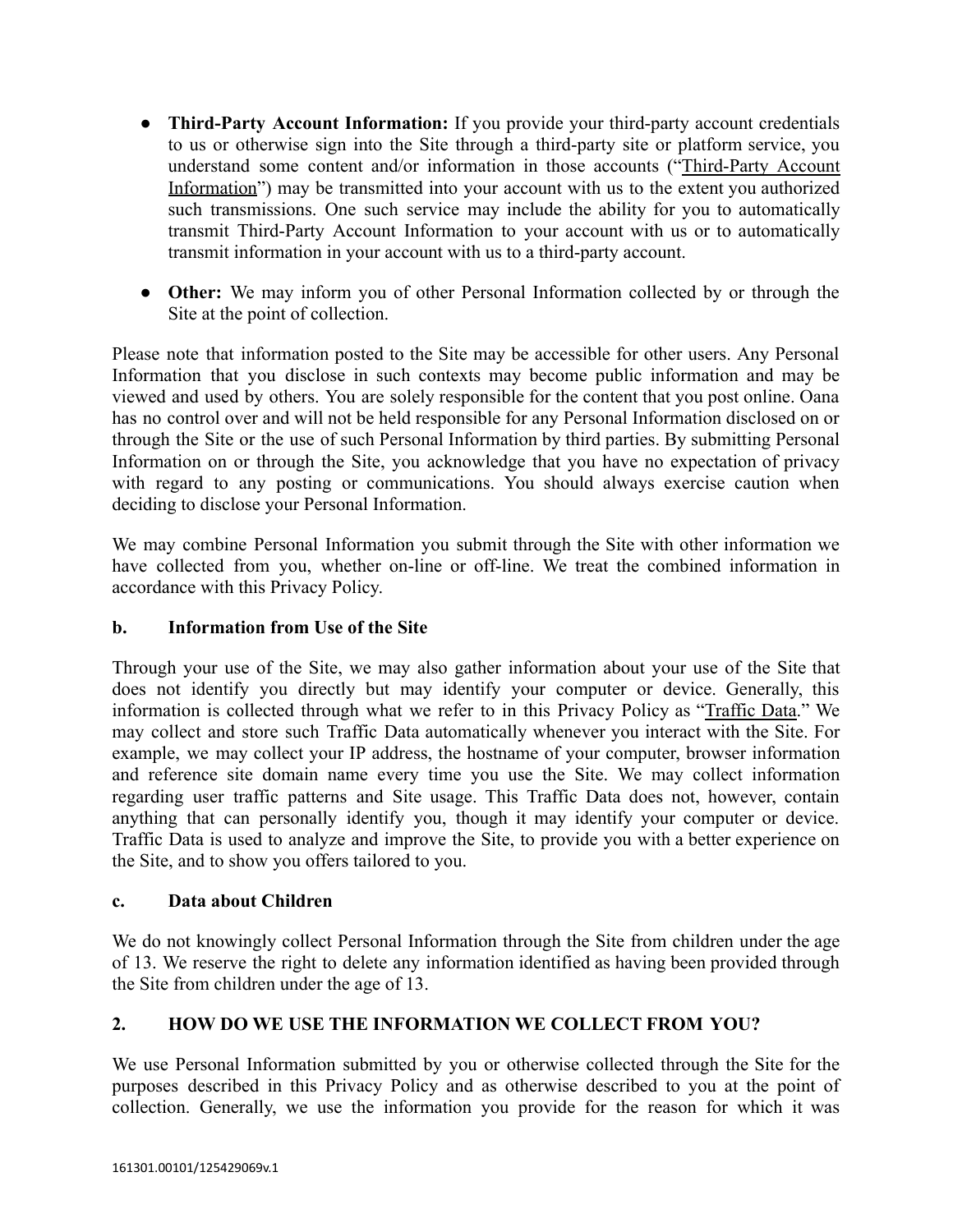provided. For example, if you contact us by e-mail, we will use the Personal Information you provide to answer your question or resolve your problem and will respond to the email address from which the contact came. We may also use Personal Information about you as specifically described below:

- **Accounts:** We may use your Personal Information to create and manage your personal account with Oana.
- **Requests and Inquiries:** We may use your Personal Information to process, evaluate, and respond to your requests and inquiries. If you request certain information from us, we will use your Personal Information to process and respond to your request.
- **Mailing List**: If you join our email mailing list, we will use your email, other information you have provided to us, and Traffic Data to send you promotional emails that we think may be of interest to you. If you supply us with your postal address, you may receive periodic mailings from us with information on new products and services or upcoming events. You can opt-out of our email or postal mail mailing list as described in Section 8 of this Privacy Policy.
- **Manage Our Relationship With You:** We may use your Personal Information to send you important information regarding our relationship with you or regarding the Site, such as information about changes to our terms, conditions, policies, and other administrative information.
- **● Internal Business Purposes:** We may use your Personal Information for internal business purposes, including without limitation, to help us operate, evaluate, and improve the quality of the Site; to better understand those individuals that utilize the Site; to verify your identity; to prevent, protect against, identify, or address fraud, unauthorized activity, claims, liabilities, and other wrongdoing; to provide you with customer service; and to generally manage our business.
- **● Analytics:** We may use Traffic Data to perform data analytics. To learn more about how we use Traffic Data, please see Section 4 of this Privacy Policy.
- **Online Promotions:** We use Traffic Data and other Personal Information to let you know about events, offers, products, and services that we think may be of interest to you, including through direct mail, email, on our Site, and on third party sites.
- **● Legal Requirements, Industry Standards, and Contractual Obligations:** We may use your Personal Information for complying with and enforcing applicable legal requirements, industry standards, and our contractual obligations.
- **● Other Purposes:** We may use your Personal Information for any other purpose specified at the point of collection.

We may use non-personal information or aggregate information that does not identify an individual without restriction, and we may share such information with third parties.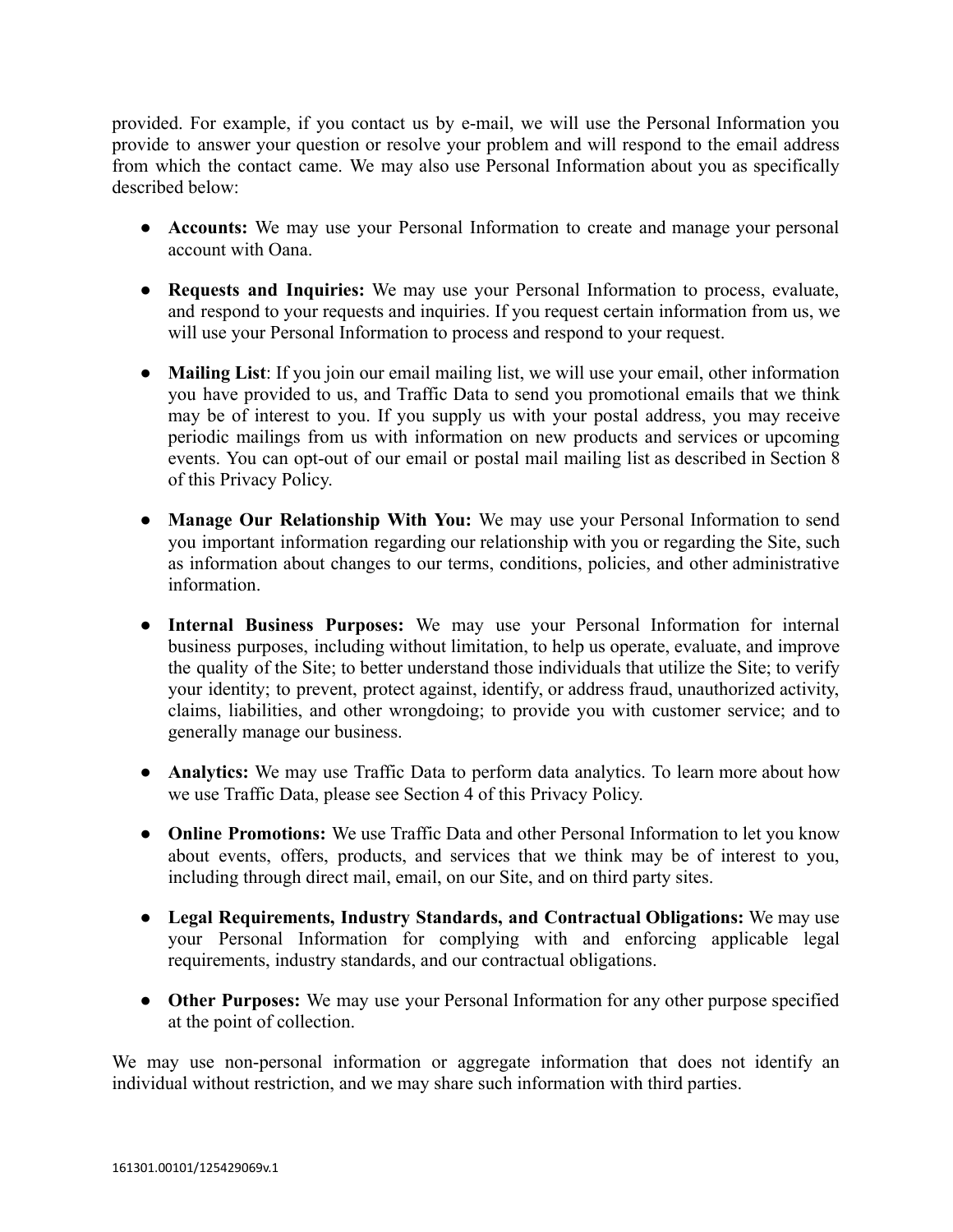### **3. WITH WHOM DO WE SHARE YOUR INFORMATION?**

We may share your Personal Information only as described in this Privacy Policy or as otherwise described to you at the point of collection.

- **Affiliates:** We may share your Personal Information with our affiliates for purposes consistent with this Privacy Policy. Our affiliates will be bound to maintain that Personal Information in accordance with this Privacy Policy.
- **● Service Providers:** We may share your Personal Information with individuals or companies that we hire to provide services to us, such as website hosting services, logistics professionals, and delivery companies.
- **● Business Partners:** We may share information with third party marketing companies and advertising partners, who may use the information to deliver advertisements about our products and about third-party products that may be of interest to you by mail, email, on this website, or on other websites.
- **● Business Transfers:** We may transfer your Personal Information in the event of a business sale, merger, consolidation, change in control, transfer of substantial assets, bankruptcy, liquidation, or reorganization. We may also disclose your Personal Information in the course of due diligence of such a transaction. You acknowledge and agree that any successor to or acquirer of Oana (or its assets) will continue to have the right to use your Personal Information and other information. Whether the recipient of your Personal Information in these cases will handle your Personal Information pursuant to this Privacy Policy will depend on the applicable law and other factors.
- **Legal Requirements:** We use and disclose Personal Information as we believe to be necessary or appropriate: (i) under applicable law, including laws outside your country of residence; (ii) to comply with legal process; (iii) to respond to requests from public and government authorities, including public and government authorities outside your country of residence; (iv) to enforce our terms and conditions; (v) to protect our operations or those of any of our affiliates; (vi) to protect our rights, privacy, safety, or property, and/or that of our affiliates, you, or others; and (vii) to allow us to pursue available remedies or limit the damages that we may sustain.
- **Passively Collected Information:** We may share Traffic Data that does not identify you directly, but may identify your computer or device, as described in Section 4 of this Privacy Policy.
- **Posts; Communications:** If you provide Personal Information on the Site through a post or in communications with other users (e.g., chat function, email, telephone), this information may be publicly available.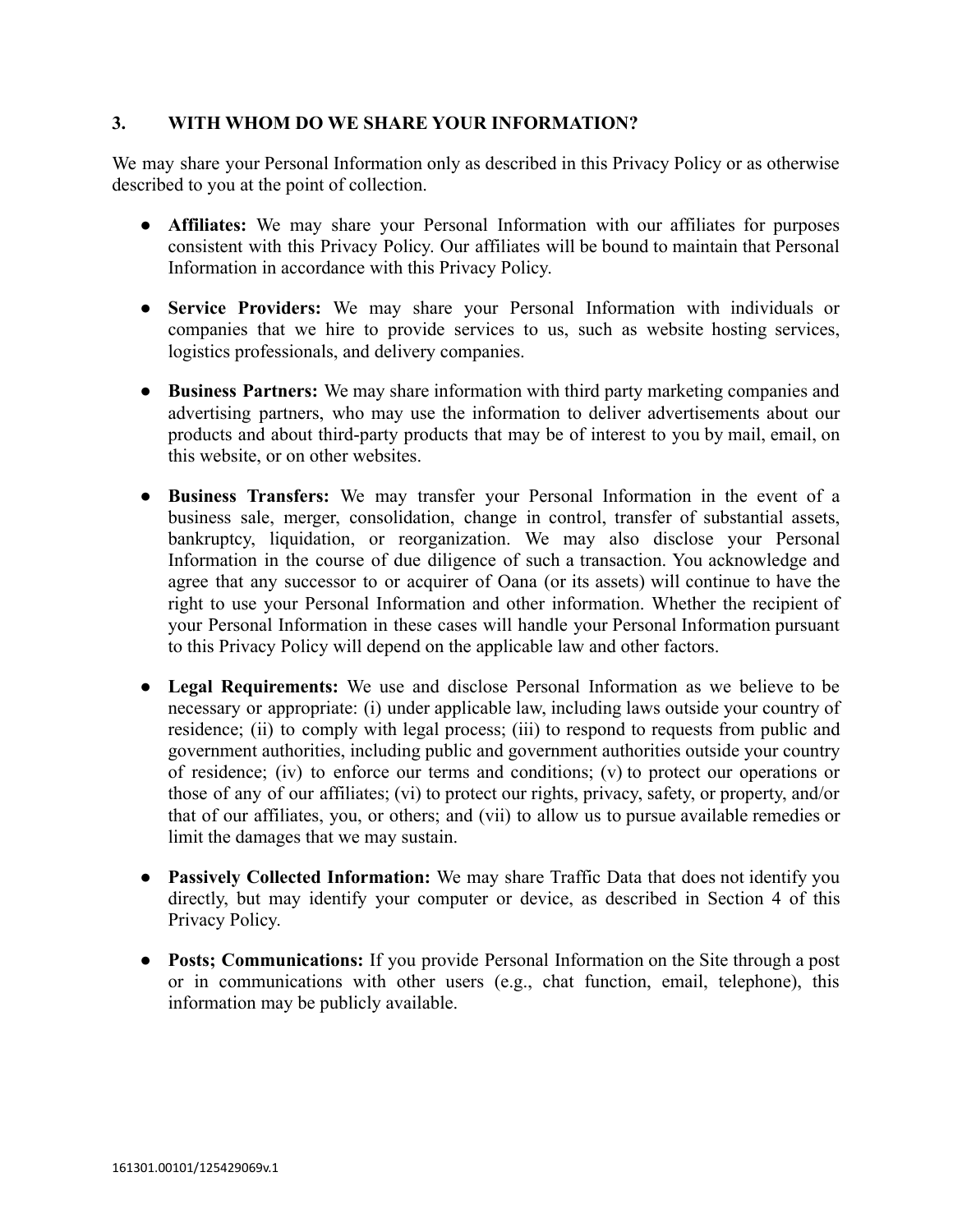#### **4. COOKIES AND OTHER PASSIVE COLLECTION TECHNOLOGIES**

As you navigate the Site, certain Traffic Data may be passively collected, meaning it is gathered without your actively providing it. This is done using the following technologies in the following ways:

- **Through your browser**: Certain information is collected by most browsers, such as your Media Access Control (MAC) address, computer type and operating system type and version screen resolution, and Internet browser type and version.
- **Through your device**: If you access the Site through a mobile device or other network-connected product, certain information may be collected about that device, including your device type, network service provider, and other identifiers. We may collect unique device identifiers (such as IDFA and AID tags and UUID and UDID identifiers) associated with the devices you use to access the Site.
- **Using cookies**: Like many companies, our Site may use "cookies" to help make sure the Site is meeting the needs of its users and to help us make improvements. Cookies are bits of text that are placed on your computer's hard drive when you visit certain websites. We may use cookies set by us on the Site to tell us, for example, whether you have visited us before or if you are a new visitor. You can refuse our use of some or all cookies by turning off the use of cookies in your web browser. If you use your browser settings to block all types of cookies you may not be able to access all or parts of our Site or functionality may be limited. You can set your browser to notify you before you receive a cookie, giving you the chance to decide whether to accept it. You can also set your browser to turn off cookies. Changing your internet browser settings can prevent the use of cookies. Each browser has a different procedure for disabling the use of cookies. The Help function within your browser should tell you how. Alternatively, you may visit <http://www.aboutcookies.org> where you can review information on how to control cookies on a variety of browsers.
- **Using Monitoring Tools**: Cookies are not the only way to recognize or track visitors to a website. We may use other, similar technologies from time to time, like web beacons (sometimes called "tracking pixels" or "clear gifs") to better tailor the Site in order to provide a better service. These are tiny graphics files that contain a unique identifier that enable us to recognize when someone has visited our Site. These technologies usually work in conjunction with cookies. To disable cookies used on our Site, and therefore any other tracking technologies that work in conjunction with these cookies, please follow the instructions below.
- **IP Address**: Your IP Address is a number that is automatically assigned to the computer that you are using by your Internet Service Provider. An IP Address is identified and logged automatically in our server log files whenever a user visits the Site, along with the time of the visit and the page(s) that were visited. Collecting IP Addresses is standard practice on the Internet and is done automatically by many online service providers, including website operators. We use IP Addresses for purposes such as calculating Site usage levels, helping diagnose server problems, and administering the Site.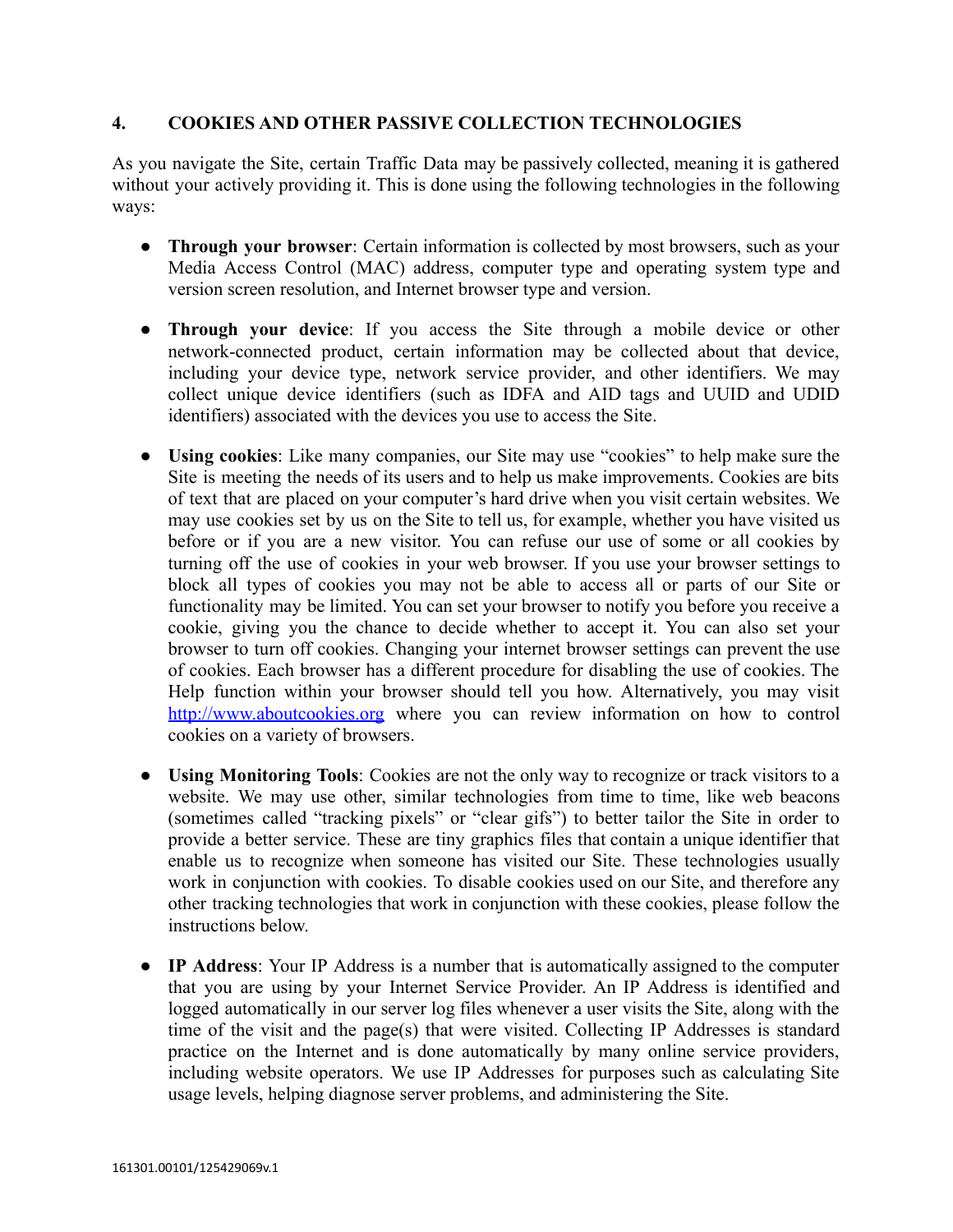- **Location-Based Features**: We may collect the physical location of your device and use it to provide you with personalized location-based services or content. Where available, location-based services may use GPS, Bluetooth, and your IP Address, along with crowd-sourced Wi-Fi hotspot and cell tower locations, and other technologies to determine your devices' approximate location. In some instances, you may be permitted to allow or deny such use of your device's location, but if you choose to deny such use, we may not be able to provide you with the applicable personalized services or content. In all other instances, you affirmatively consent that we may receive, use, share and transfer information about the physical location of your device in accordance with this Privacy Policy.
- **Social Media Plug-Ins:** We use social media plug-ins from social media networks like Facebook and Instagram, which are labeled on our Site with the well-known symbols of the respective social network. If you interact with these plug-ins, your activity on the Site may also be made available to those social networks. In order to understand how those social networks use and disclose your Personal Information, please review the privacy policies available on the websites of those social networks.
- **Do Not Track Signals:** Our Site currently does not respond to "Do Not Track" (DNT) signals and operates as described in this Privacy Policy whether or not a DNT signal is received.

Although our use of passive collection technologies may change over time as technology evolves, the above descriptions are designed to provide you with additional detail about our current approach to information collected from passive technologies.

## **5. THIRD PARTY WEBSITES**

We are not responsible for the privacy practices of other online services, including other websites, advertisers, payment processors, and social media. It is your sole obligation to review and understand the privacy practices and policies of third parties. We do not control the use of cookies or the collection of information by these third parties, nor how they manage such information. The availability of, or inclusion of a link to or interface with, any third-party services on the Site does not imply endorsement of it by us or by our affiliates. Your use of other sites and services is subject to the privacy policies of those sites and services, not this Privacy Policy.

## **6. SECURITY**

We take what we believe to be reasonable steps to protect the Personal Information collected by us from loss, misuse, unauthorized use, access, inadvertent disclosure, alteration, and destruction. However, no network, server, database, or Internet or email transmission is ever fully secure, error-free, or "hacker proof." Therefore, you should take special care in deciding what information you provide to us. Please keep this in mind when disclosing any Personal **Information**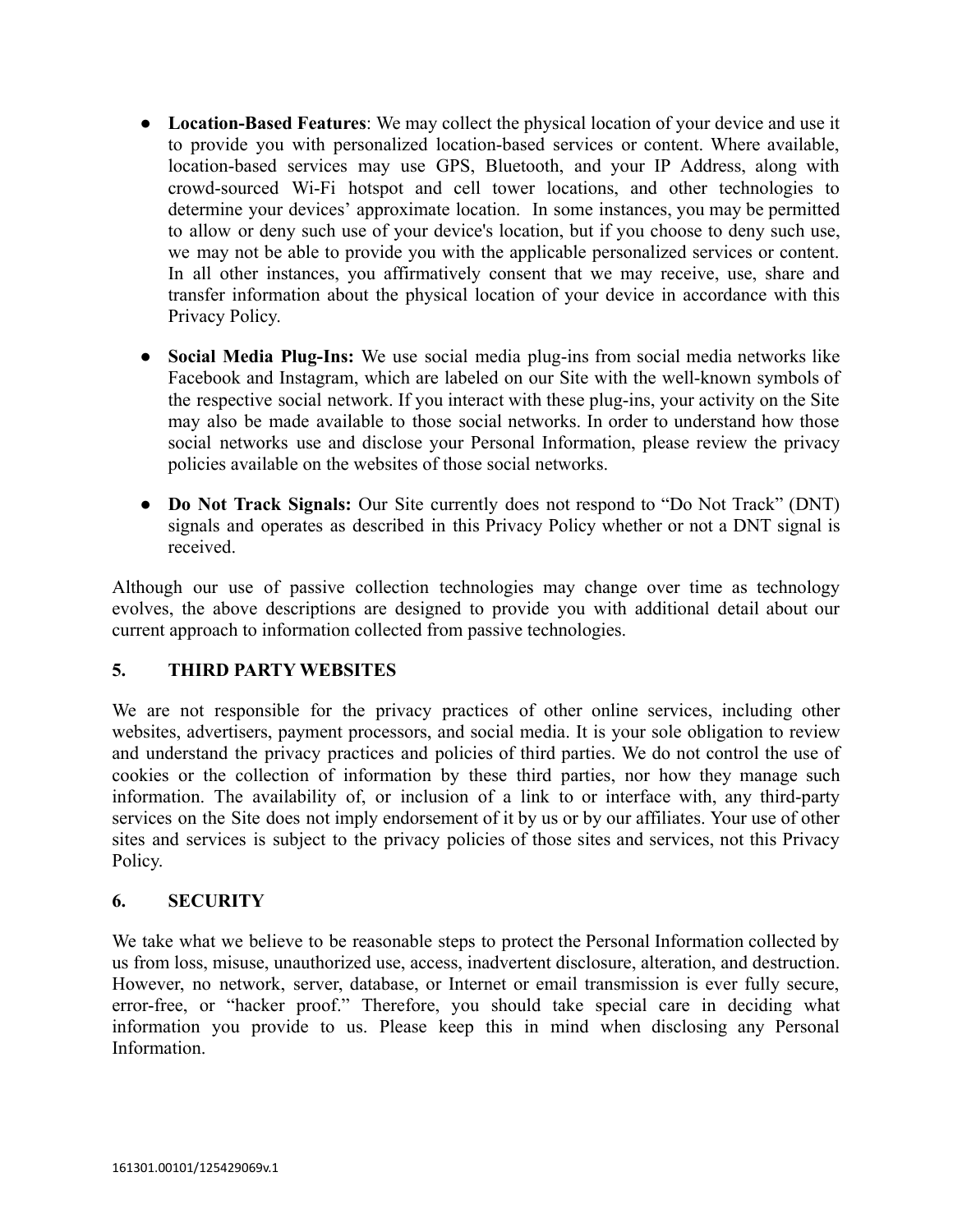## **7. DATA RETENTION**

We generally retain Personal Information for so long as it may be relevant to the purposes above, or for longer when required by law. To dispose of Personal Information, we may anonymize it, delete it, or take other appropriate steps. Even if we delete your Personal Information, it may persist on backup or archival media for an additional period of time for legal, tax, or regulatory reasons, or for legitimate and lawful business purposes.

### **8. YOUR RIGHTS AND CHOICES**

*Opt Out From Direct Electronic Communications.* We may send you direct electronic communications, such as through email. You may "opt out" of receiving these electronic communications by following the instructions in the message that you receive, or by sending an email to [digitalcommsoptout@oana.com](mailto:digitalcommsoptout@oana.com) indicating which communications you no longer wish to receive. Note that if you are a user we may still send certain administrative messages to you by email. Please note that if you use more than one name or email address when communicating with Oana or using the Site, you may continue to receive communications from us to any name or email address not specified in your opt-out request.

*Opt Out From Postal Mailing List.* We may send you direct communications by mail to your postal address. You may "opt out" of receiving these communications by sending an email to  $directionaloptout@oana.com$  indicating which communications you no longer wish to receive.

*Opt Out From Cookie-Related Processing.* You can opt out from certain cookie-related processing as described in Section 4 of this Privacy Policy.

*Additional Opt Out Rights.* You may opt out of having your directly identifiable Personal Information, which has been voluntarily provided to us through online forms, membership or registration forms, surveys, or e-mail, prospectively retained by us, used by us for secondary purposes, or disclosed by us to third parties, by contacting us via email at [CCPA@oana.com](mailto:CCPA@oana.com) and including your name and physical address. Please note that certain exceptions to this opt-out right may apply where permitted by applicable law, including where we are unable to verify your identity, where Personal Information is necessary to obtain the products or services you have requested, or where Personal Information must be retained to comply with applicable law or legal process.

*Right to Access and Correct.* Upon your request via postal mail, e-mail, or telephone, we will provide you with a summary of any directly identifiable Personal Information retained by us that has been voluntarily provided by you to Oana through online forms, membership or registration forms, surveys, or e-mail. You may modify, correct, change or update your Personal Information by contacting us via postal mail, e-mail, or telephone at the addresses or numbers above.

## **9. CALIFORNIA RESIDENTS**

If you are a California resident, California Civil Code Section 1798.83 provides you with the right to request certain information regarding disclosure of your personal information to third parties for direct marketing purposes, including a description of the categories of personal